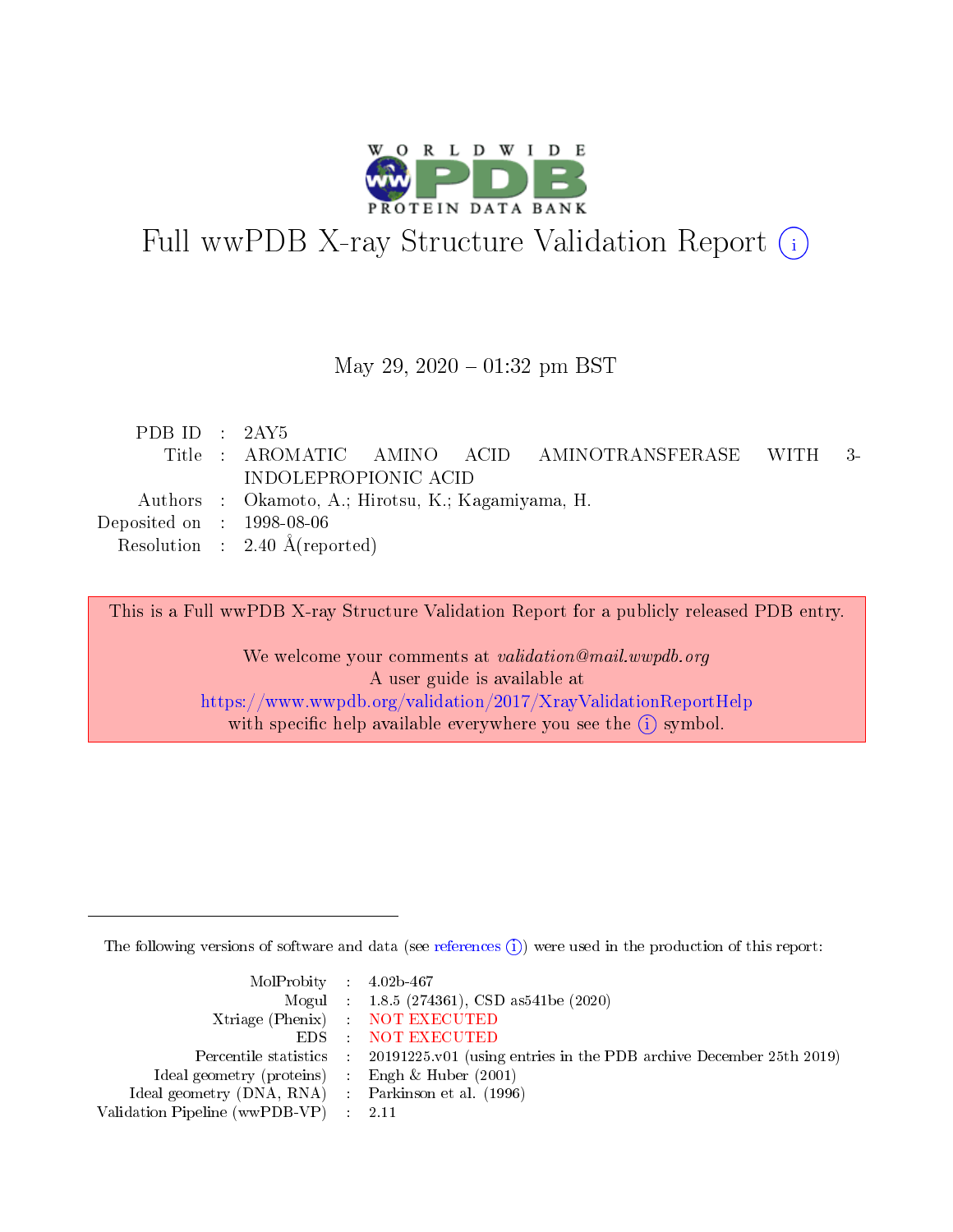# 1 [O](https://www.wwpdb.org/validation/2017/XrayValidationReportHelp#overall_quality)verall quality at a glance  $(i)$

The following experimental techniques were used to determine the structure: X-RAY DIFFRACTION

The reported resolution of this entry is 2.40 Å.

Percentile scores (ranging between 0-100) for global validation metrics of the entry are shown in the following graphic. The table shows the number of entries on which the scores are based.



| Metric                | Whole archive<br>(# $\rm{Entries}$ ) | Similar resolution<br>$(\#\text{Entries}, \text{resolution range}(\text{\AA}))$ |
|-----------------------|--------------------------------------|---------------------------------------------------------------------------------|
| Clashscore            | 141614                               | $4398(2.40-2.40)$                                                               |
| Ramachandran outliers | 138981                               | $4318(2.40-2.40)$                                                               |
| Sidechain outliers    | 138945                               | $4319(2.40-2.40)$                                                               |

The table below summarises the geometric issues observed across the polymeric chains and their fit to the electron density. The red, orange, yellow and green segments on the lower bar indicate the fraction of residues that contain outliers for  $\geq=3$ , 2, 1 and 0 types of geometric quality criteria respectively. A grey segment represents the fraction of residues that are not modelled. The numeric value for each fraction is indicated below the corresponding segment, with a dot representing fractions  $\leq=5\%$ 

Note EDS was not executed.

| Mol | $\mid$ Chain $\mid$ Length | Quality of chain |     |  |  |  |
|-----|----------------------------|------------------|-----|--|--|--|
|     | 394                        | 79%              | 19% |  |  |  |
|     | 394                        | 75%              | 21% |  |  |  |

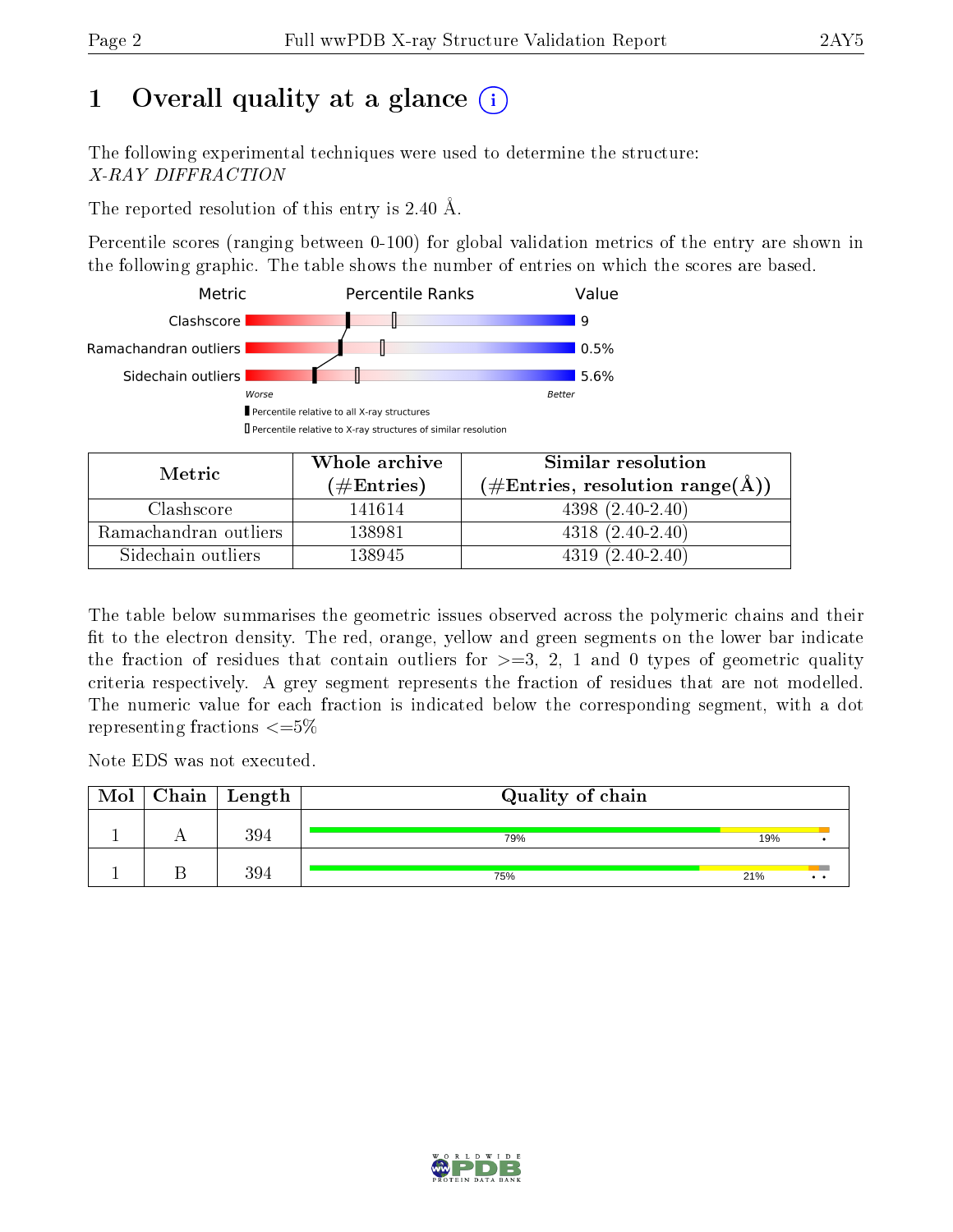# 2 Entry composition (i)

There are 4 unique types of molecules in this entry. The entry contains 6256 atoms, of which 0 are hydrogens and 0 are deuteriums.

In the tables below, the ZeroOcc column contains the number of atoms modelled with zero occupancy, the AltConf column contains the number of residues with at least one atom in alternate conformation and the Trace column contains the number of residues modelled with at most 2 atoms.

• Molecule 1 is a protein called AROMATIC AMINO ACID AMINOTRANSFERASE.

| Mol | Chain   Residues | Atoms         |                             |    | $\text{ZeroOcc}$   AltConf   Trace |     |  |  |
|-----|------------------|---------------|-----------------------------|----|------------------------------------|-----|--|--|
|     | 394              | Total<br>2996 | 1884 527                    | N  | 565                                | -20 |  |  |
|     | 388              | Total<br>2945 | $\sim$ C $\sim$<br>1855 514 | -N | 556                                | -20 |  |  |

• Molecule 2 is PYRIDOXAL-5'-PHOSPHATE (three-letter code: PLP) (formula:  $C_8H_{10}NO_6P$ ).



|  | $Mol$   Chain   Residues | <b>Atoms</b>             |  |  | ZeroOcc   AltConf |  |  |
|--|--------------------------|--------------------------|--|--|-------------------|--|--|
|  |                          | Total C N O P            |  |  |                   |  |  |
|  |                          | $15 \t 8 \t 1 \t 5 \t 1$ |  |  |                   |  |  |
|  |                          | Total C N O P            |  |  |                   |  |  |
|  |                          | 15 8 1 5                 |  |  |                   |  |  |

• Molecule 3 is INDOLYLPROPIONIC ACID (three-letter code: IOP) (formula:  $C_{11}H_{11}NO_2$ ).

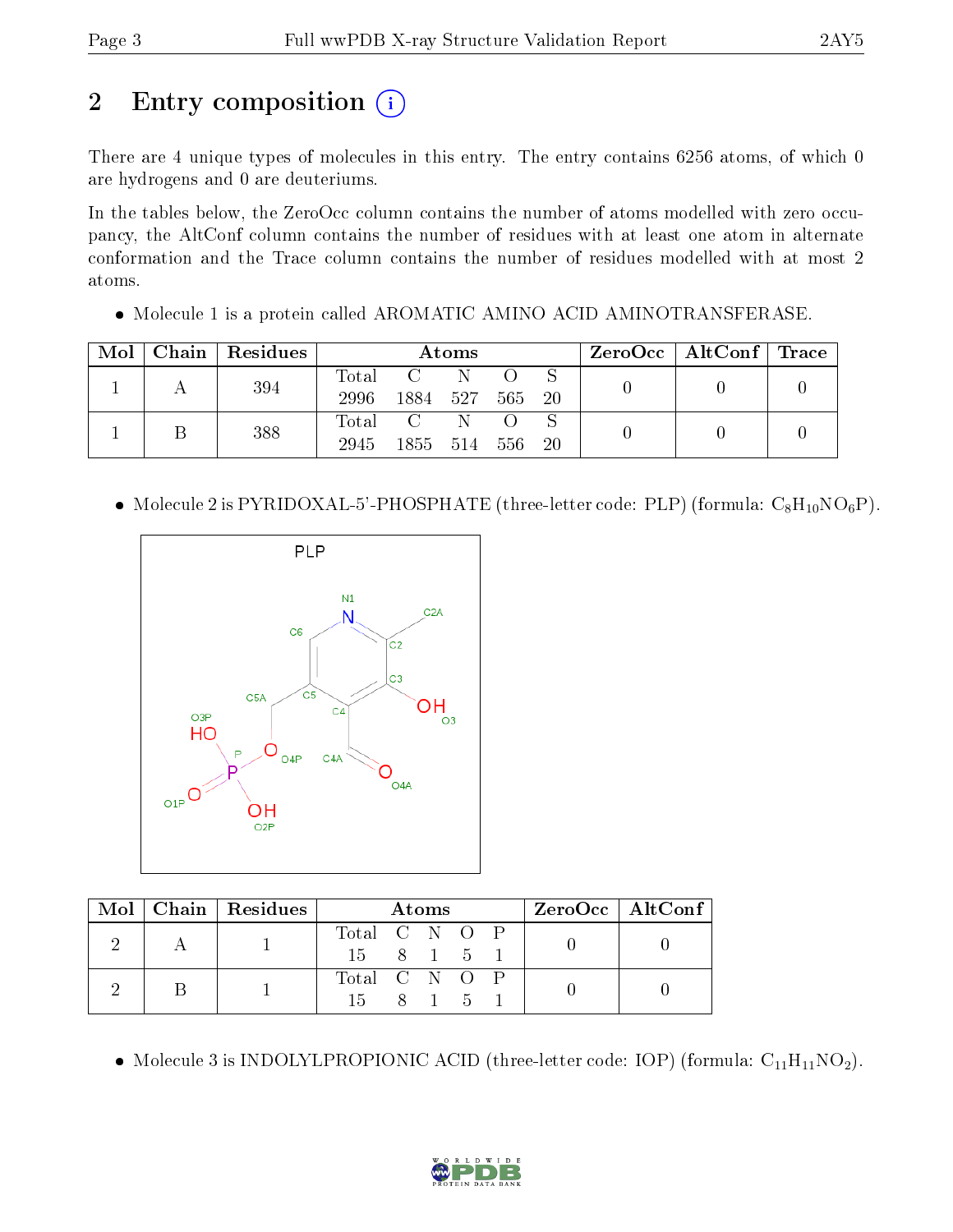

|  | $\text{Mol}$   Chain   Residues | Atoms       |  |  |  | $ZeroOcc \   \$ AltConf |
|--|---------------------------------|-------------|--|--|--|-------------------------|
|  |                                 | Total C N O |  |  |  |                         |
|  |                                 |             |  |  |  |                         |

 $\bullet\,$  Molecule 4 is water.

|  | Mol   Chain   Residues | Atoms               | $ZeroOcc \   \ AltConf \  $ |
|--|------------------------|---------------------|-----------------------------|
|  | 141                    | Total<br>141<br>141 |                             |
|  | 130                    | Total<br>130<br>130 |                             |

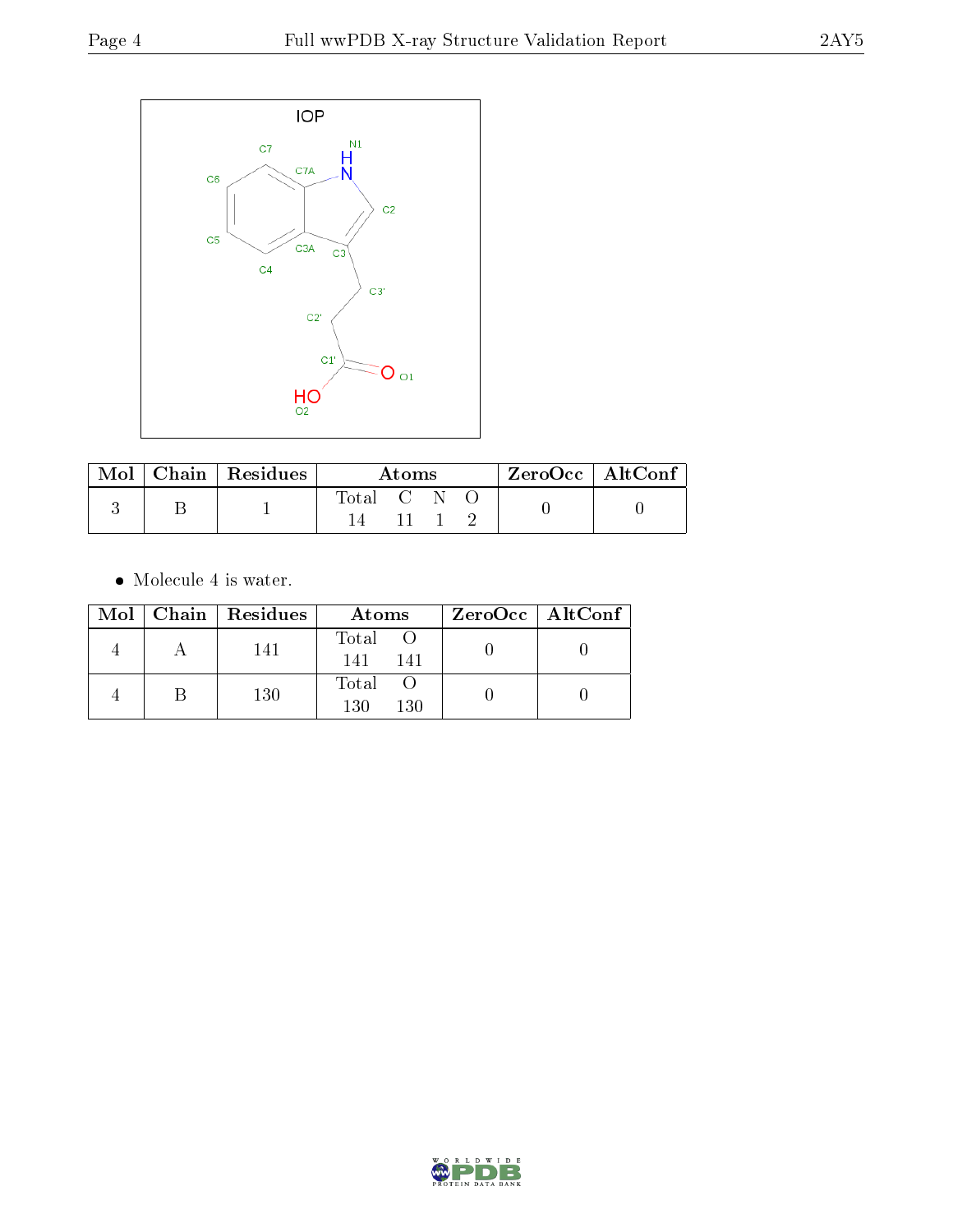## 3 Residue-property plots  $(i)$

These plots are drawn for all protein, RNA and DNA chains in the entry. The first graphic for a chain summarises the proportions of the various outlier classes displayed in the second graphic. The second graphic shows the sequence view annotated by issues in geometry. Residues are colorcoded according to the number of geometric quality criteria for which they contain at least one outlier: green  $= 0$ , yellow  $= 1$ , orange  $= 2$  and red  $= 3$  or more. Stretches of 2 or more consecutive residues without any outlier are shown as a green connector. Residues present in the sample, but not in the model, are shown in grey.

Note EDS was not executed.

• Molecule 1: AROMATIC AMINO ACID AMINOTRANSFERASE



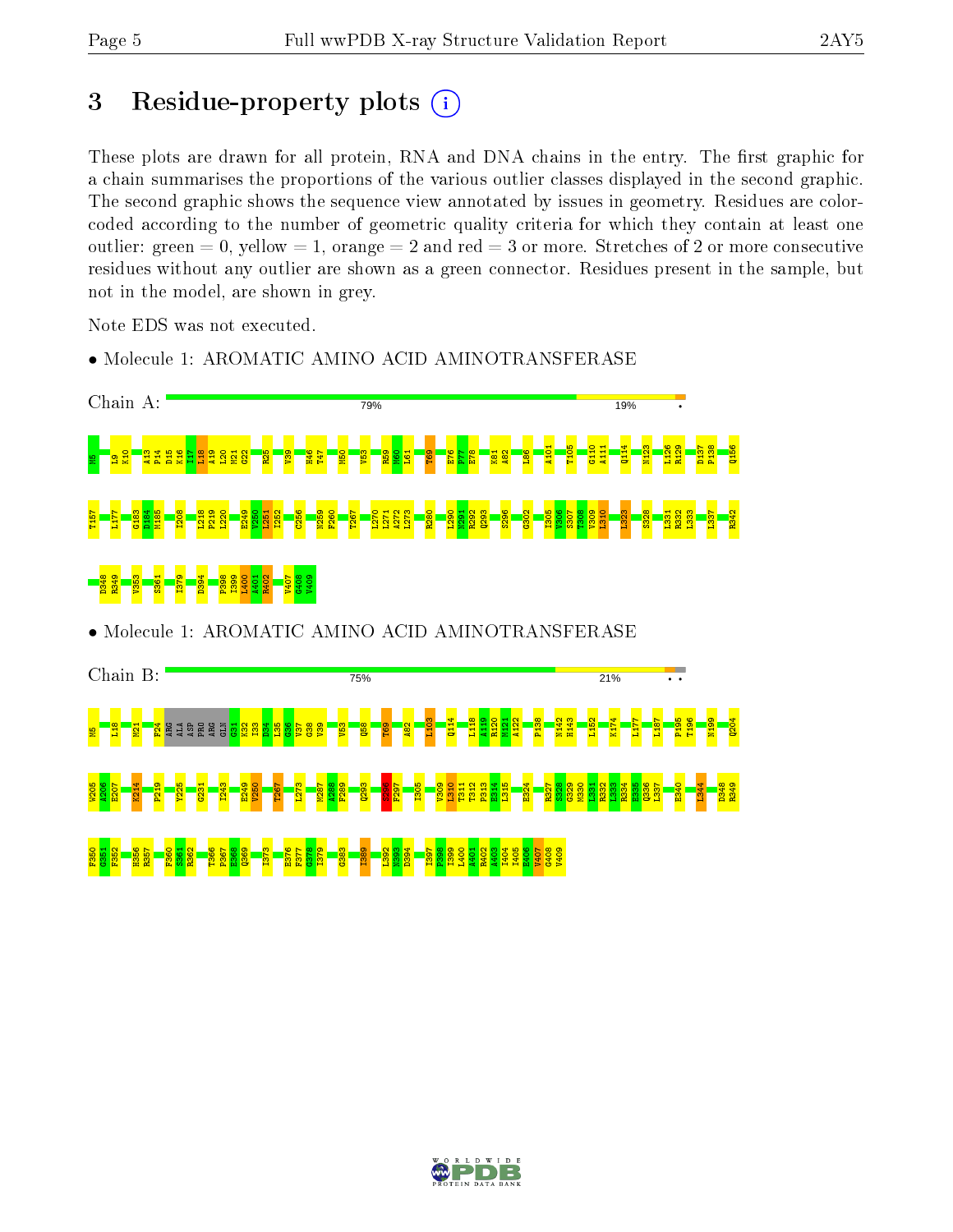# 4 Data and refinement statistics  $(i)$

Xtriage (Phenix) and EDS were not executed - this section is therefore incomplete.

| Property                               | Value                                              | Source    |  |
|----------------------------------------|----------------------------------------------------|-----------|--|
| Space group                            | P 21 21 21                                         | Depositor |  |
| Cell constants                         | $122.06\text{\AA}$<br>$55.11\text{\AA}$<br>124.00Å | Depositor |  |
| a, b, c, $\alpha$ , $\beta$ , $\gamma$ | $90.00^\circ$<br>$90.00^\circ$<br>$90.00^\circ$    |           |  |
| Resolution (A)                         | 6.00<br>- 2.40                                     | Depositor |  |
| % Data completeness                    | 65.9 $(6.00-2.40)$                                 | Depositor |  |
| in resolution range)                   |                                                    |           |  |
| $\mathrm{R}_{merge}$                   | 0.08                                               | Depositor |  |
| $\mathrm{R}_{sym}$                     | (Not available)                                    | Depositor |  |
| Refinement program                     | $X$ -PLOR 3.1                                      | Depositor |  |
| $R, R_{free}$                          | , 0.218<br>0.161                                   | Depositor |  |
| Estimated twinning fraction            | No twinning to report.                             | Xtriage   |  |
| Total number of atoms                  | 6256                                               | wwPDB-VP  |  |
| Average B, all atoms $(A^2)$           | 23.0                                               | wwPDB-VP  |  |

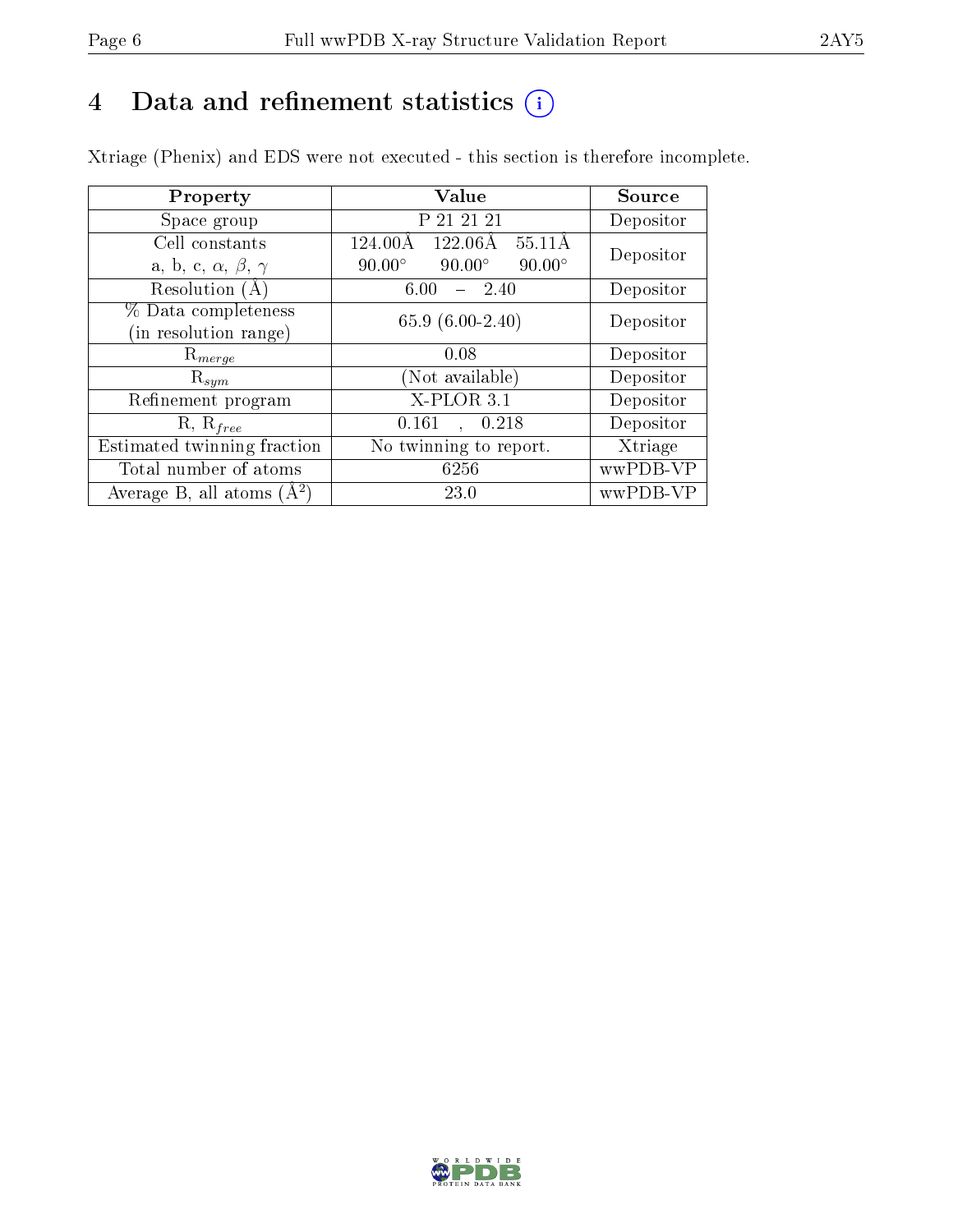# 5 Model quality  $(i)$

## 5.1 Standard geometry  $(i)$

Bond lengths and bond angles in the following residue types are not validated in this section: PLP, IOP

The Z score for a bond length (or angle) is the number of standard deviations the observed value is removed from the expected value. A bond length (or angle) with  $|Z| > 5$  is considered an outlier worth inspection. RMSZ is the root-mean-square of all Z scores of the bond lengths (or angles).

| Mol | Chain |      | <b>Bond lengths</b> | Bond angles |             |  |
|-----|-------|------|---------------------|-------------|-------------|--|
|     |       | RMSZ | $\# Z  > 5$         | RMSZ        | $\# Z  > 5$ |  |
|     |       | 0.34 | 0/3048              | 0.59        | 0/4119      |  |
|     | R     | 0.34 | 0/2995              | 0.59        | 0/4046      |  |
| AΠ  | A 11  | 0.34 | $\sqrt{6043}$       | 0.59        | 0/8165      |  |

There are no bond length outliers.

There are no bond angle outliers.

There are no chirality outliers.

There are no planarity outliers.

### $5.2$  Too-close contacts  $\overline{()}$

In the following table, the Non-H and H(model) columns list the number of non-hydrogen atoms and hydrogen atoms in the chain respectively. The H(added) column lists the number of hydrogen atoms added and optimized by MolProbity. The Clashes column lists the number of clashes within the asymmetric unit, whereas Symm-Clashes lists symmetry related clashes.

| Mol | $\overline{\textbf{Chain}}$ |      | $\mid$ Non-H $\mid$ H(model) | H(added) | Clashes | Symm-Clashes |
|-----|-----------------------------|------|------------------------------|----------|---------|--------------|
|     |                             | 2996 |                              | 3003     | 52      |              |
|     | B                           | 2945 |                              | 2953     | 67      |              |
| ച   |                             | 15   |                              |          |         |              |
| 6)  | Β                           | 15   |                              |          |         |              |
| ົ   | B                           | 14   |                              | 10       |         |              |
|     |                             | 141  |                              |          |         |              |
|     | B                           | 130  |                              |          |         |              |
|     | Αll                         | 6256 |                              | 5979     | 109     |              |

The all-atom clashscore is defined as the number of clashes found per 1000 atoms (including hydrogen atoms). The all-atom clashscore for this structure is 9.

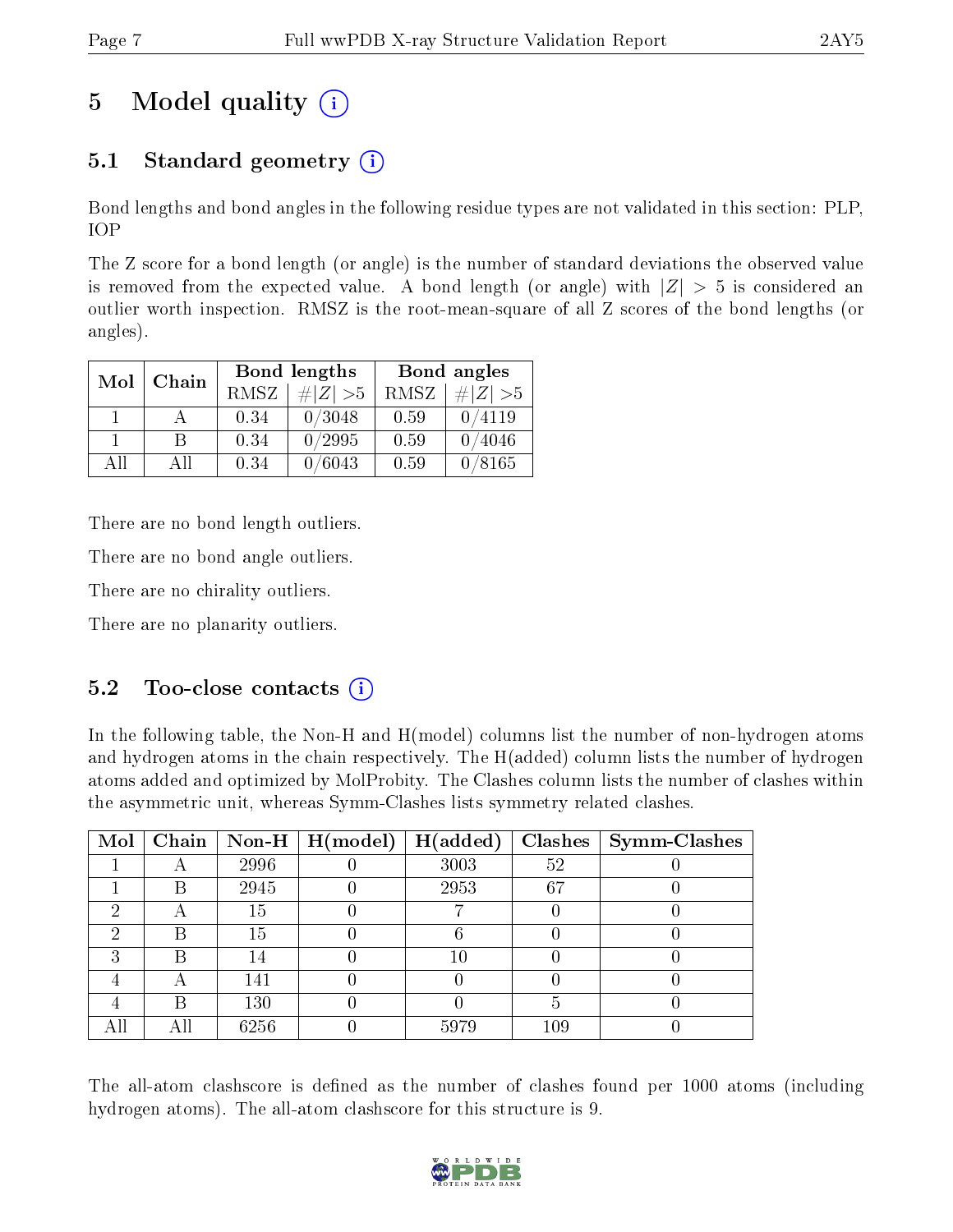|                               |                   | Interatomic    | Clash           |
|-------------------------------|-------------------|----------------|-----------------|
| Atom-1                        | Atom-2            | distance $(A)$ | overlap $(\AA)$ |
| 1:B:103:LEU:HG                | 1:B:287:MET:HB3   | 1.61           | 0.83            |
| 1:B:407:VAL:HG13              | 1:B:408:GLY:H     | 1.45           | 0.82            |
| 1: A:69:THR:HG23              | 1:B:39:VAL:HG11   | 1.63           | 0.81            |
| 1:B:366:THR:HB                | 1:B:369:GLN:OE1   | 1.83           | 0.78            |
| 1:B:214:LYS:HA                | 1:B:214:LYS:HE3   | 1.68           | 0.74            |
| 1: A:379: ILE: HD13           | 1: A:400:LEU:HD22 | 1.69           | 0.73            |
| 1:A:9:LEU:HD13                | 1:B:122:ALA:HB2   | 1.71           | 0.73            |
| 1:B:267:THR:HB                | 4:B:517:HOH:O     | 1.89           | 0.71            |
| 1:B:199:ASN:ND2               | 1:B:357:ARG:HB2   | 2.12           | 0.65            |
| 1:B:373:ILE:O                 | 1:B:377:PHE:HB2   | 1.97           | 0.64            |
| 1:B:334:ARG:HH21              | 1:B:356:HIS:HB2   | 1.62           | 0.64            |
| 1:B:35:LEU:HD11               | 1:B:392:LEU:HD12  | 1.79           | 0.64            |
| 1:B:53:VAL:HG13               | 1:B:305:ILE:HG21  | 1.81           | 0.62            |
| 1: A:53: VAL: HG13            | 1:A:305:ILE:HG21  | 1.81           | 0.61            |
| 1: A:61:LEU:HD21              | 1:B:58:GLN:HG2    | 1.82           | 0.61            |
| 1:B:174:LYS:HD3               | 1:B:207:GLU:HG2   | 1.84           | 0.60            |
| 1:A:15:ASP:HB3                | 1:A:18:LEU:HD12   | 1.83           | 0.60            |
| 1:B:38:GLY:HA3                | 1:B:360:PHE:HZ    | 1.67           | 0.59            |
| 1: A:16: LYS: HE3             | 1:A:20:LEU:HD21   | 1.84           | 0.58            |
| 1:B:324:GLU:HA                | 1:B:327:ARG:NH1   | 2.19           | 0.57            |
| 1:B:334:ARG:HG2               | 1:B:389:ILE:HG12  | 1.86           | 0.57            |
| 1:A:256:CYS:O                 | 1:A:260:PHE:HB2   | 2.04           | 0.56            |
| 1: B:219: PRO:HG2             | 1:B:250:VAL:HB    | 1.88           | 0.56            |
| 1:B:18:LEU:O                  | 1:B:21:MET:HB3    | 2.06           | 0.56            |
| 1:B:33:ILE:HB                 | 1:B:379:ILE:HG22  | 1.86           | $0.56\,$        |
| 1: B: 366: THR: CG2           | 1:B:367:PRO:HD2   | 2.35           | 0.55            |
| 1:B:311:THR:O                 | 1:B:313:PRO:HD3   | 2.07           | 0.55            |
| 1:B:24:PHE:CZ                 | 1:B:32:LYS:HG2    | 2.42           | $0.55\,$        |
| 1: A:50:MET:HB2               | 1: A:53: VAL:HG23 | 1.89           | 0.55            |
| 1:B:340:GLU:O                 | 1:B:344:LEU:HB2   | 2.08           | 0.54            |
| $1:A:137:ASP:\overline{H B2}$ | 1: A:157:THR:CG2  | 2.37           | 0.54            |
| 1:B:407:VAL:HG13              | 1:B:408:GLY:N     | 2.20           | 0.53            |
| 1:A:292:ARG:HA                | 1: A:296: SER: HA | 1.89           | 0.53            |
| 1:B:312:THR:HB                | 1:B:315:LEU:HB2   | 1.90           | 0.53            |
| 1:B:399:ILE:HG23              | 1:B:402:ARG:HH21  | 1.73           | 0.52            |
| 1:B:120:ARG:H <sub>D3</sub>   | 1:B:152:LEU:HD21  | 1.91           | 0.52            |
| 1: A:69:THR:HG21              | 4:Bi:421:HOH:O    | 2.09           | 0.52            |
| 1:B:366:THR:HG22              | 1:B:367:PRO:HD2   | 1.91           | 0.52            |
| 1:B:334:ARG:NH2               | 1:B:356:HIS:HB2   | 2.25           | 0.51            |
| 1:A:305:ILE:O                 | 1:A:309:VAL:HG23  | 2.11           | $0.51\,$        |

All (109) close contacts within the same asymmetric unit are listed below, sorted by their clash magnitude.

Continued on next page...

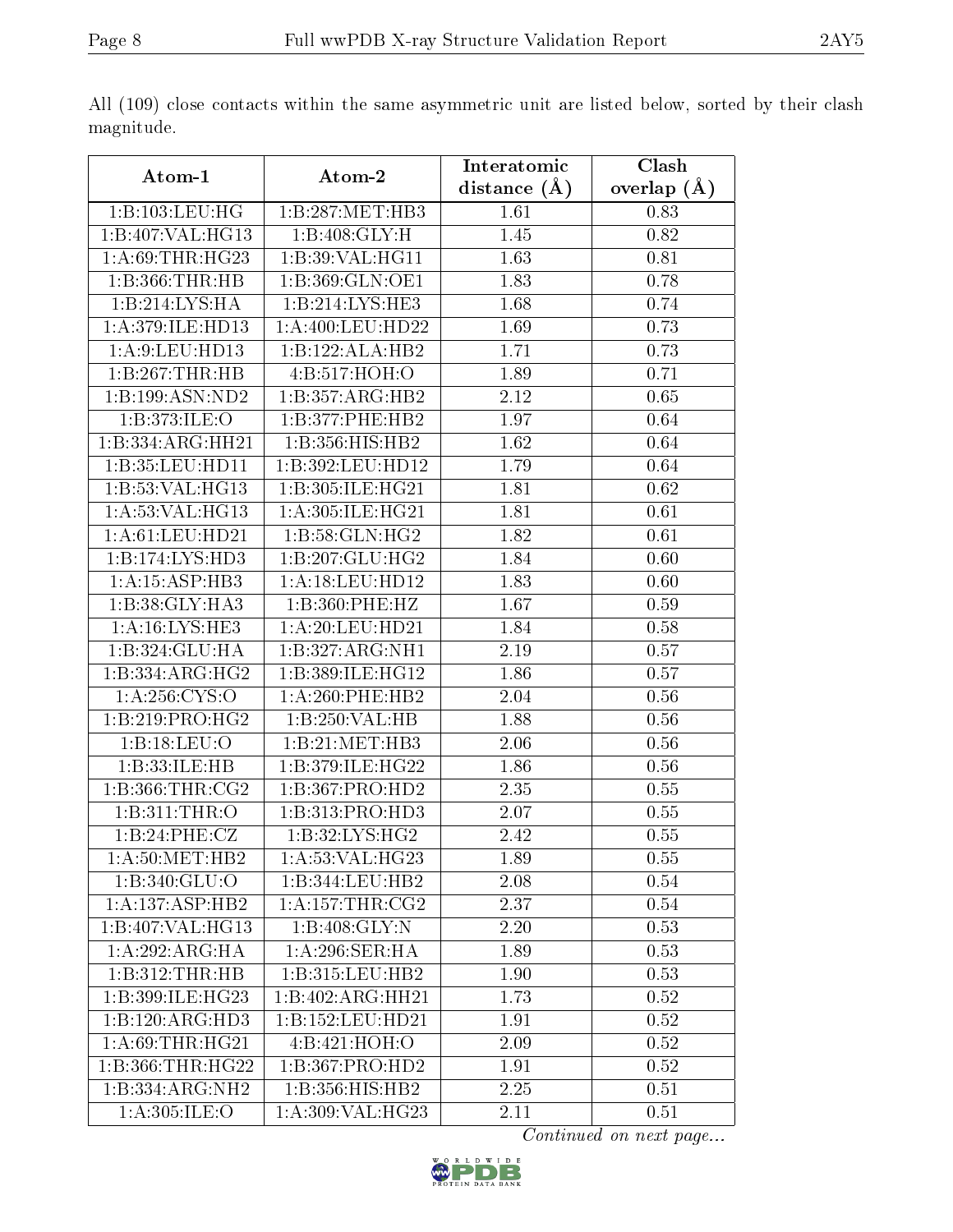| Comunaca jiom previous page |                     | Interatomic    | Clash         |
|-----------------------------|---------------------|----------------|---------------|
| Atom-1                      | Atom-2              | distance $(A)$ | overlap $(A)$ |
| 1:B:369:GLN:HG3             | 1:B:407:VAL:HG22    | 1.93           | 0.51          |
| 1:A:21:MET:HG3              | 1: A:25: ARG:HH11   | 1.76           | 0.51          |
| 1:A:342:ARG:NH1             | 1:A:348:ASP:HA      | 2.26           | 0.51          |
| 1:A:259:ASN:HB2             | 1:A:323:LEU:HD11    | 1.93           | 0.50          |
| 1: A:126:LEU:HD11           | 1: A:185:MET:HB2    | 1.93           | 0.50          |
| 1:A:47:THR:HG21             | 1: B:69:THR:HG23    | 1.93           | 0.50          |
| 1:A:337:LEU:HD23            | 1:A:353:VAL:HG11    | 1.94           | 0.50          |
| 1:B:205:TRP:HE3             | 1:B:243:ILE:HD11    | 1.77           | 0.50          |
| 1:A:123:ASN:HB3             | 1:B:5:MET:HE2       | 1.94           | 0.50          |
| 1: A:78: GLU:HG2            | 1: A:307: SER: HB2  | 1.93           | 0.50          |
| 1:B:337:LEU:HD22            | 1:B:392:LEU:HD21    | 1.94           | 0.49          |
| 1: A: 105: THR: HG21        | 1:A:111:ALA:HA      | 1.95           | 0.49          |
| 1: B:329: GLY:O             | 1:B:332:ARG:HB3     | 2.13           | 0.49          |
| 1:B:330:MET:O               | 1:B:334:ARG:HG3     | 2.12           | 0.48          |
| 1:A:328:SER:O               | 1: A: 332: ARG: HG3 | 2.13           | 0.48          |
| 1: A:9: LEU: HD21           | 1:B:118:LEU:HDI1    | 1.96           | 0.48          |
| 1:A:249:GLU:HA              | 1:A:273:LEU:O       | 2.14           | 0.48          |
| 1:B:336:GLN:HG3             | 4:B:455:HOH:O       | 2.13           | 0.47          |
| 1:A:183:GLY:O               | 1:B:5:MET:HE1       | 2.14           | 0.47          |
| 1:A:252:ILE:HB              | 1:A:271:LEU:HB2     | 1.96           | 0.47          |
| 1:B:82:ALA:HB1              | 1:B:310:LEU:HD23    | 1.96           | 0.47          |
| 1: A:110: GLY:O             | 1: A:114: GLN: HG2  | 2.15           | 0.47          |
| 1:A:82:ALA:HB1              | 1: A:310: LEU: HD23 | 1.96           | 0.47          |
| 1:B:143:HIS:CD2             | 1:B:187:LEU:HD21    | 2.49           | 0.47          |
| 1:A:18:LEU:HD22             | 1:A:19:ALA:N        | 2.29           | 0.46          |
| 1:A:379:ILE:HD11            | 1:A:399:ILE:HG22    | 1.97           | 0.46          |
| 1:A:407:VAL:HG12            | 1:A:407:VAL:O       | 2.14           | 0.46          |
| 1:B:305:ILE:O               | 1:B:309:VAL:HG23    | 2.15           | 0.46          |
| 1:B:296:SER:HB3             | 1:B:297:PHE:H       | 1.56           | 0.46          |
| 1:A:218:LEU:HD12            | 1:A:219:PRO:HD2     | 1.97           | 0.46          |
| 1: A:22: GLY:HA2            | 1:A:25:ARG:NH2      | 2.30           | 0.46          |
| 1: A:69:THR:CG2             | 1:B:39: VAL: HG11   | 2.40           | 0.46          |
| 1:A:10:LYS:HA               | 1:A:10:LYS:HD3      | 1.74           | 0.46          |
| 1:B:37:VAL:HG12             | 4:B:442:HOH:O       | 2.16           | 0.45          |
| 1:B:231:GLY:HA2             | 1:B:327:ARG:CZ      | 2.46           | 0.45          |
| 1:B:196:THR:HA              | 1:B:362:ARG:HG3     | 1.99           | 0.45          |
| 1:A:129:ARG:NH1             | 1: A: 156: GLN: HG3 | 2.31           | 0.45          |
| 1:B:205:TRP:CE3             | 1:B:243:ILE:HD11    | 2.52           | 0.44          |
| 1:B:24:PHE:CE1              | 1: B:32: LYS: HG2   | 2.53           | 0.44          |
| 1: A:39: VAL:HGI1           | 1: B:69:THR:HG22    | 2.00           | 0.44          |
| 1:A:15:ASP:O                | 1:A:16:LYS:HB3      | 2.18           | 0.44          |

Continued from previous page.

Continued on next page...

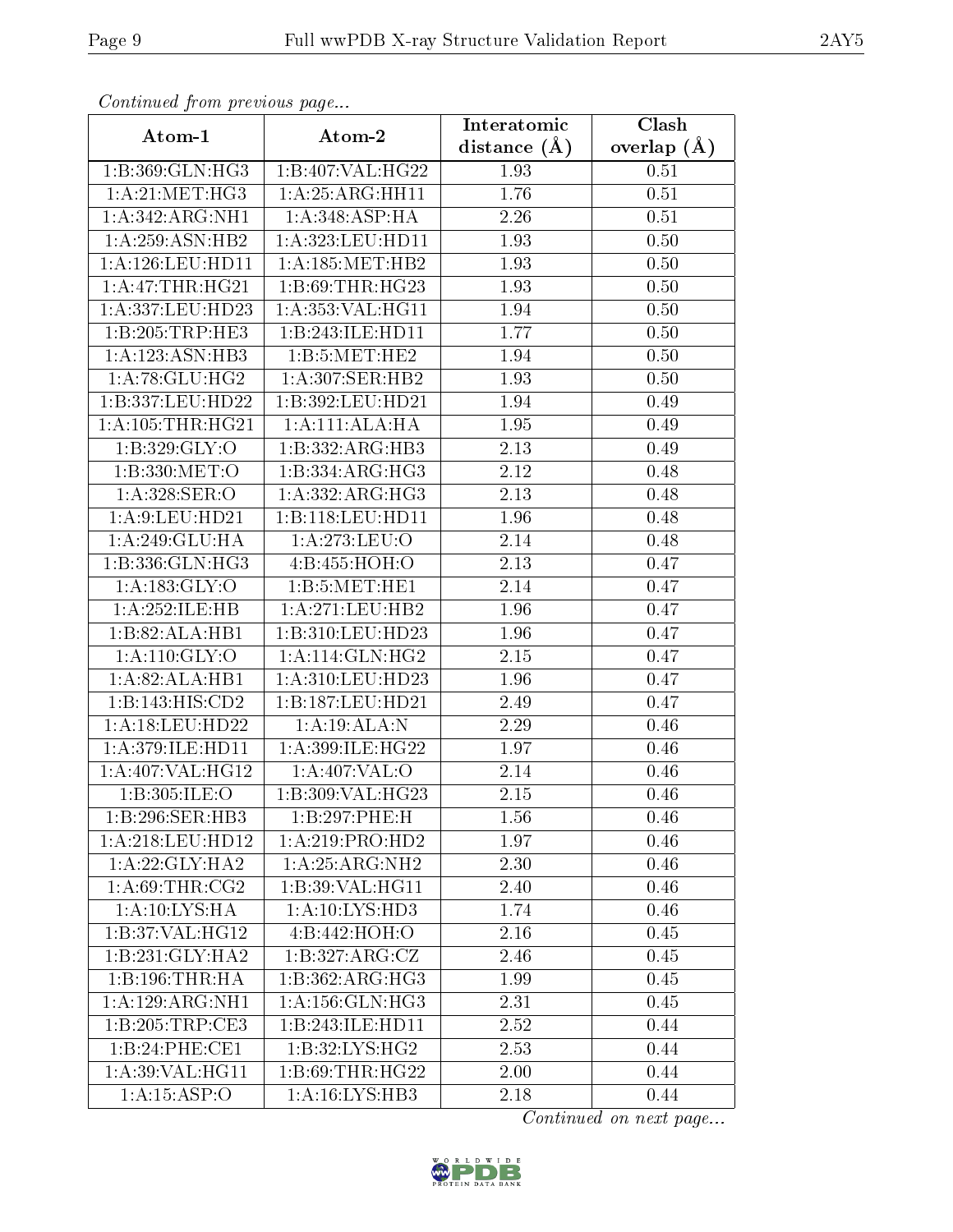| $\sum_{i=1}^{n}$             |                   | Interatomic    | Clash         |
|------------------------------|-------------------|----------------|---------------|
| Atom-1                       | Atom-2            | distance $(A)$ | overlap $(A)$ |
| 1:B:289:PHE:O                | 1:B:293:GLN:HG2   | 2.17           | 0.43          |
| 1:A:123:ASN:HB3              | 1: B: 5: MET: CE  | 2.48           | 0.43          |
| 1:A:22:GLY:HA2               | 1: A:25: ARG: CZ  | 2.48           | 0.43          |
| 1:B:199:ASN:HD22             | 1:B:357:ARG:HB2   | 1.82           | 0.43          |
| 1:A:137:ASP:HB2              | 1: A:157:THR:HG23 | 2.01           | 0.42          |
| 1:B:350:PHE:HA               | 1:B:352:PHE:CE1   | 2.54           | 0.42          |
| 1:B:138:PRO:HG3              | 1:B:362:ARG:NH1   | 2.34           | 0.42          |
| 1: A: 398: PRO: O            | 1:A:402:ARG:HD2   | 2.19           | 0.42          |
| 1:B:225:TYR:HH               | 1:B:360:PHE:HE2   | 1.64           | 0.42          |
| 1:B:400:LEU:O                | 1:B:404:ILE:HG13  | 2.18           | 0.42          |
| 1:A:101:ALA:HB3              | 1:A:272:ALA:HB3   | 2.02           | 0.42          |
| 1: A:267:THR:OG1             | 1:A:302:GLY:HA3   | 2.19           | 0.42          |
| 1:B:344:LEU:HD12             | 1:B:405:ILE:HG13  | 2.02           | 0.42          |
| 1: A:208: ILE: HA            | 1:A:208:ILE:HD13  | 1.93           | 0.42          |
| 1:B:103:LEU:HB2              | 1:B:287:MET:CE    | 2.50           | 0.41          |
| 1:B:337:LEU:HD12             | 1:B:397:ILE:HG23  | 2.02           | 0.41          |
| 1:B:103:LEU:HB2              | 1:B:287:MET:HE2   | 2.02           | 0.41          |
| 1:B:249:GLU:HA               | 1:B:273:LEU:O     | 2.20           | 0.41          |
| 1:A:13:ALA:HA                | 1:A:14:PRO:HD3    | 1.92           | 0.41          |
| 1:B:204:GLN:O                | 1:B:207:GLU:HB3   | 2.20           | 0.41          |
| $1: A:292:A\overline{R}G:NE$ | 1:A:293:GLN:HE22  | 2.19           | 0.41          |
| 1:A:342:ARG:HH11             | 1:A:348:ASP:HA    | 1.85           | 0.41          |
| 1:B:177:LEU:HA               | 1:B:177:LEU:HD23  | 1.92           | 0.41          |
| 1:B:399:ILE:HG23             | 1:B:402:ARG:NH2   | 2.35           | 0.41          |
| 1:B:349:ARG:HH12             | 1:B:409:VAL:HG22  | 1.86           | 0.41          |
| 1:A:220:LEU:HD13             | 1:A:251:LEU:HB3   | 2.03           | 0.40          |
| 1:A:177:LEU:HD23             | 1:A:177:LEU:HA    | 1.92           | 0.40          |
| 1:A:46:HIS:HB3               | 4:B:417:HOH:O     | 2.22           | 0.40          |

Continued from previous page...

There are no symmetry-related clashes.

### 5.3 Torsion angles  $(i)$

#### 5.3.1 Protein backbone (i)

In the following table, the Percentiles column shows the percent Ramachandran outliers of the chain as a percentile score with respect to all X-ray entries followed by that with respect to entries of similar resolution.

The Analysed column shows the number of residues for which the backbone conformation was analysed, and the total number of residues.

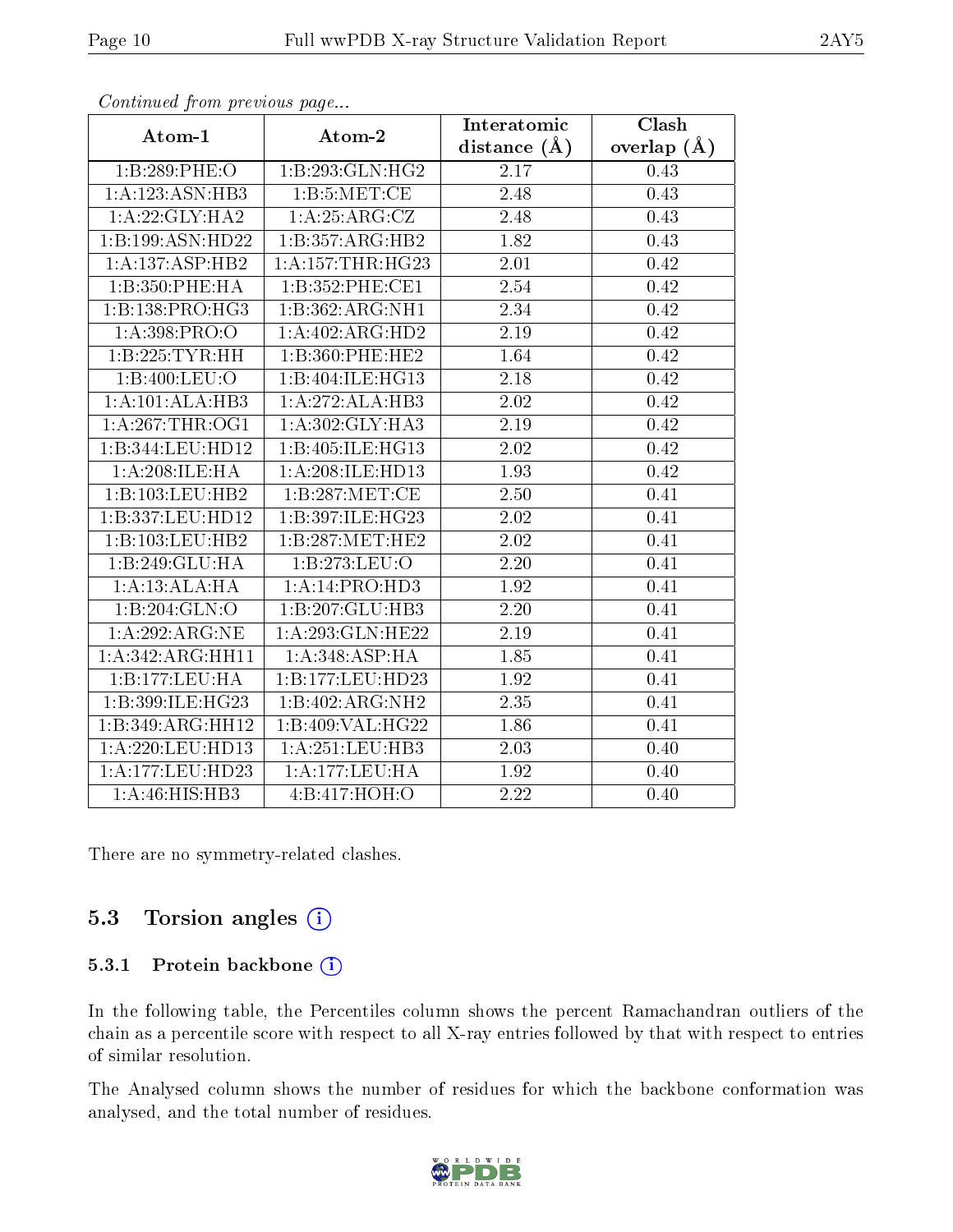| Mol | Chain | Analysed                       | Favoured   Allowed   Outliers |            |          | Percentiles |                 |
|-----|-------|--------------------------------|-------------------------------|------------|----------|-------------|-----------------|
|     |       | $392/394$ (100\%)   374 (95\%) |                               | 17(4%)     | $1(0\%)$ | 41          | 55              |
|     |       | $384/394$ (98\%)               | 355(92%)                      | 26(7%)     | $3(1\%)$ | 19          | 29              |
| All | All   | 776/788 (98%)                  | 729 (94\%)                    | $-43(6\%)$ | $4(0\%)$ | 29          | $\overline{41}$ |

All (4) Ramachandran outliers are listed below:

| Mol | Chain | Res | <b>Type</b> |
|-----|-------|-----|-------------|
|     |       | 349 | $\rm{ARG}$  |
|     |       | 407 | VAL         |
|     |       | 296 | SER.        |
|     |       | 383 | GLY         |

#### 5.3.2 Protein sidechains (i)

In the following table, the Percentiles column shows the percent sidechain outliers of the chain as a percentile score with respect to all X-ray entries followed by that with respect to entries of similar resolution.

The Analysed column shows the number of residues for which the sidechain conformation was analysed, and the total number of residues.

| Mol | Chain | Analysed          | Rotameric   Outliers |            | Percentiles         |  |  |
|-----|-------|-------------------|----------------------|------------|---------------------|--|--|
|     |       | $308/308$ (100\%) | 289 $(94\%)$         | 19 $(6\%)$ | 18 <br>29           |  |  |
|     | B.    | $303/308$ (98\%)  | 288 (95%)            | $15(5\%)$  | 24<br>40            |  |  |
| All | All   | $611/616$ (99%)   | 577 (94%)            | 34 $(6%)$  | <sup>21</sup><br>34 |  |  |

All (34) residues with a non-rotameric sidechain are listed below:

| Mol          | Chain          | Res | Type                 |
|--------------|----------------|-----|----------------------|
| 1            | А              | 18  | LEU                  |
| 1            | А              | 59  | ARG                  |
| 1            | А              | 69  | THR                  |
| 1            | А              | 76  | $\operatorname{GLU}$ |
| 1            | $\overline{A}$ | 81  | <b>LYS</b>           |
| 1            | A              | 86  | LEU                  |
| 1            | A              | 138 | PRO                  |
| 1            | А              | 251 | LEU                  |
| $\mathbf{1}$ | А              | 270 | LEU                  |
| 1            | А              | 280 | ARG                  |
| 1            | А              | 290 | LEU                  |
|              |                | 310 | LEU                  |

Continued on next page...

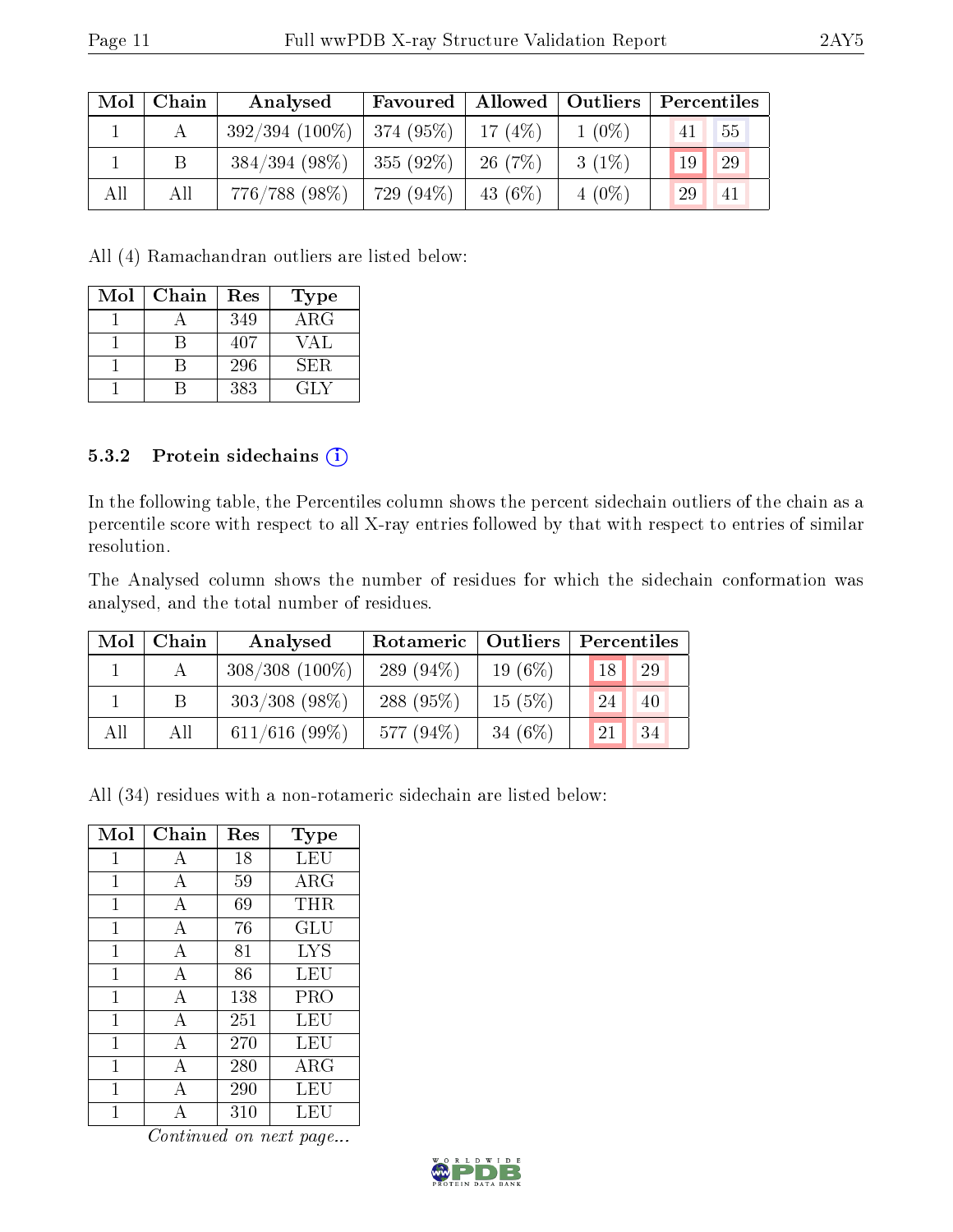| Mol            | Chain                   | Res | 1 <sup>- 1</sup> - 1<br>Type |
|----------------|-------------------------|-----|------------------------------|
| $\mathbf{1}$   | $\boldsymbol{A}$        | 323 | <b>LEU</b>                   |
| $\mathbf{1}$   | $\overline{\rm A}$      | 331 | LEU                          |
| $\mathbf{1}$   | $\overline{A}$          | 333 | <b>LEU</b>                   |
| $\mathbf{1}$   | $\overline{A}$          | 361 | SER                          |
| $\mathbf{1}$   | $\overline{\rm A}$      | 394 | ASP                          |
| $\mathbf{1}$   | $\overline{A}$          | 400 | <b>LEU</b>                   |
| $\mathbf{1}$   | $\overline{\rm A}$      | 402 | ARG                          |
| $\mathbf{1}$   | $\overline{\text{B}}$   | 69  | <b>THR</b>                   |
| $\mathbf{1}$   | $\boldsymbol{B}$        | 103 | <b>LEU</b>                   |
| $\mathbf{1}$   | B                       | 114 | <b>GLN</b>                   |
| $\overline{1}$ | $\overline{\mathrm{B}}$ | 142 | <b>ASN</b>                   |
| $\overline{1}$ | $\overline{\mathrm{B}}$ | 195 | PRO                          |
| $\overline{1}$ | $\overline{B}$          | 214 | <b>LYS</b>                   |
| $\mathbf{1}$   | B                       | 250 | <b>VAL</b>                   |
| $\mathbf{1}$   | $\overline{\text{B}}$   | 267 | THR                          |
| $\mathbf{1}$   | $\overline{\mathrm{B}}$ | 296 | SER                          |
| $\mathbf{1}$   | $\overline{\mathrm{B}}$ | 310 | LEU                          |
| $\mathbf{1}$   | B                       | 344 | LEU                          |
| $\mathbf{1}$   | $\overline{B}$          | 348 | <b>ASP</b>                   |
| $\mathbf{1}$   | B                       | 376 | $\overline{\text{GLU}}$      |
| $\overline{1}$ | $\overline{\mathrm{B}}$ | 389 | ILE                          |
| $\overline{1}$ | $\overline{\mathrm{B}}$ | 394 | $\rm \overline{A}SP$         |

Continued from previous page...

Some sidechains can be flipped to improve hydrogen bonding and reduce clashes. All (5) such sidechains are listed below:

| Mol | Chain | Res | Type       |
|-----|-------|-----|------------|
|     |       | 12  | <b>GLN</b> |
|     |       | 114 | <b>GLN</b> |
|     |       | 142 | <b>ASN</b> |
|     |       | 293 | <b>GLN</b> |
|     |       | 142 | <b>ASN</b> |

#### 5.3.3 RNA [O](https://www.wwpdb.org/validation/2017/XrayValidationReportHelp#rna)i

There are no RNA molecules in this entry.

#### 5.4 Non-standard residues in protein, DNA, RNA chains (i)

There are no non-standard protein/DNA/RNA residues in this entry.

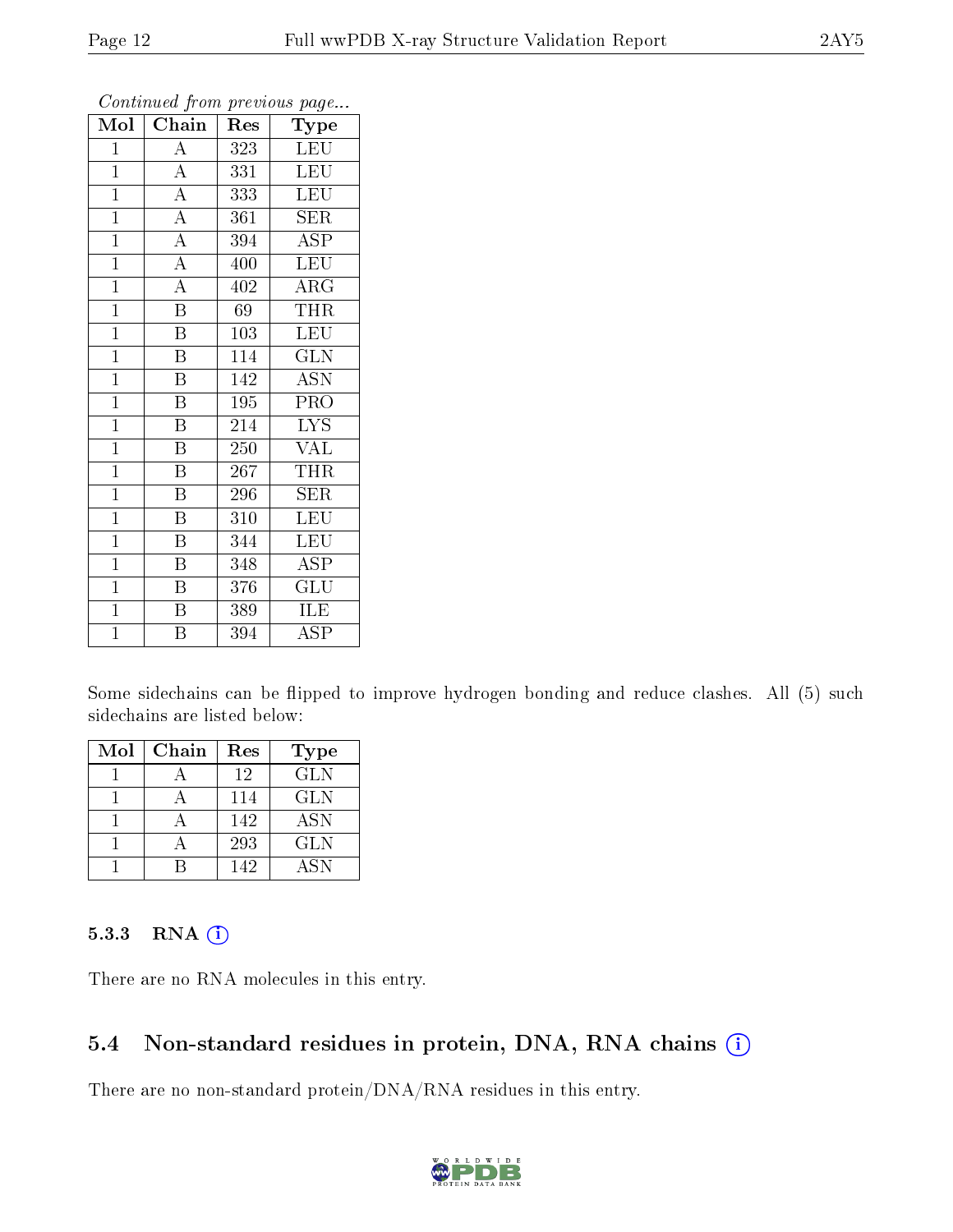### 5.5 Carbohydrates (i)

There are no carbohydrates in this entry.

## 5.6 Ligand geometry  $(i)$

3 ligands are modelled in this entry.

In the following table, the Counts columns list the number of bonds (or angles) for which Mogul statistics could be retrieved, the number of bonds (or angles) that are observed in the model and the number of bonds (or angles) that are dened in the Chemical Component Dictionary. The Link column lists molecule types, if any, to which the group is linked. The Z score for a bond length (or angle) is the number of standard deviations the observed value is removed from the expected value. A bond length (or angle) with  $|Z| > 2$  is considered an outlier worth inspection. RMSZ is the root-mean-square of all Z scores of the bond lengths (or angles).

| Mol    | Type | Chain | $\operatorname{Res}$ | Link                     |            | Bond lengths |             |          | Bond angles |             |
|--------|------|-------|----------------------|--------------------------|------------|--------------|-------------|----------|-------------|-------------|
|        |      |       |                      |                          | Counts     | RMSZ         | # $ Z  > 2$ | Counts   | RMSZ        | # $ Z  > 2$ |
|        | PLP  |       | 413                  |                          | 15, 15, 16 | 2.05         | 2(13%)      | 20,22,23 | 1.58        | $(20\%)$    |
| ച<br>Ő | IOP  |       | 414                  | $\overline{\phantom{a}}$ | 11,15,15   | 0.74         |             | 12,20,20 | 0.82        |             |
| ച      | PLP  |       | 413                  |                          | 15, 15, 16 | 2.31         | $3(20\%)$   | 20,22,23 | 1.56        | $4(20\%)$   |

In the following table, the Chirals column lists the number of chiral outliers, the number of chiral centers analysed, the number of these observed in the model and the number defined in the Chemical Component Dictionary. Similar counts are reported in the Torsion and Rings columns. '-' means no outliers of that kind were identified.

|            |     |  | Mol   Type   Chain   Res   Link   Chirals   Torsions | Rings |
|------------|-----|--|------------------------------------------------------|-------|
| <b>PLP</b> | 413 |  | $2/6/6/8$ 0/1/1/1                                    |       |
| <b>TOP</b> | 414 |  | $0/3/5/5$ $0/2/2/2$                                  |       |
| <b>PLP</b> | 413 |  | $3/6/6/8$ 0/1/1/1                                    |       |

All (5) bond length outliers are listed below:

| Mol | Chain ' | $R$ es $\pm$ | Type       | $\boldsymbol{\mathrm{Atoms}}$ |         | $\big\{\right.$ Observed( $\big(A\big)$ | Ideal(A) |
|-----|---------|--------------|------------|-------------------------------|---------|-----------------------------------------|----------|
| റ   |         | 413          | <b>PLP</b> | C4A-C4                        | $-6.46$ | 1.38                                    | 1.51     |
|     |         | 413          | PLP        | $C4A-C4$                      | $-5.54$ | 1.40                                    | 1.51     |
|     |         | 413          | PLP.       | $C3-C2$                       | $-4.58$ | 1.36                                    | 1.40     |
|     |         | 413          | PLP        | $C3-C2$                       | $-4.34$ | 1.36                                    | 1.40     |
|     |         | 413          | PI.P       | $C5-C4$                       | $-2.26$ | 1.38                                    | 1.40     |

All (8) bond angle outliers are listed below:

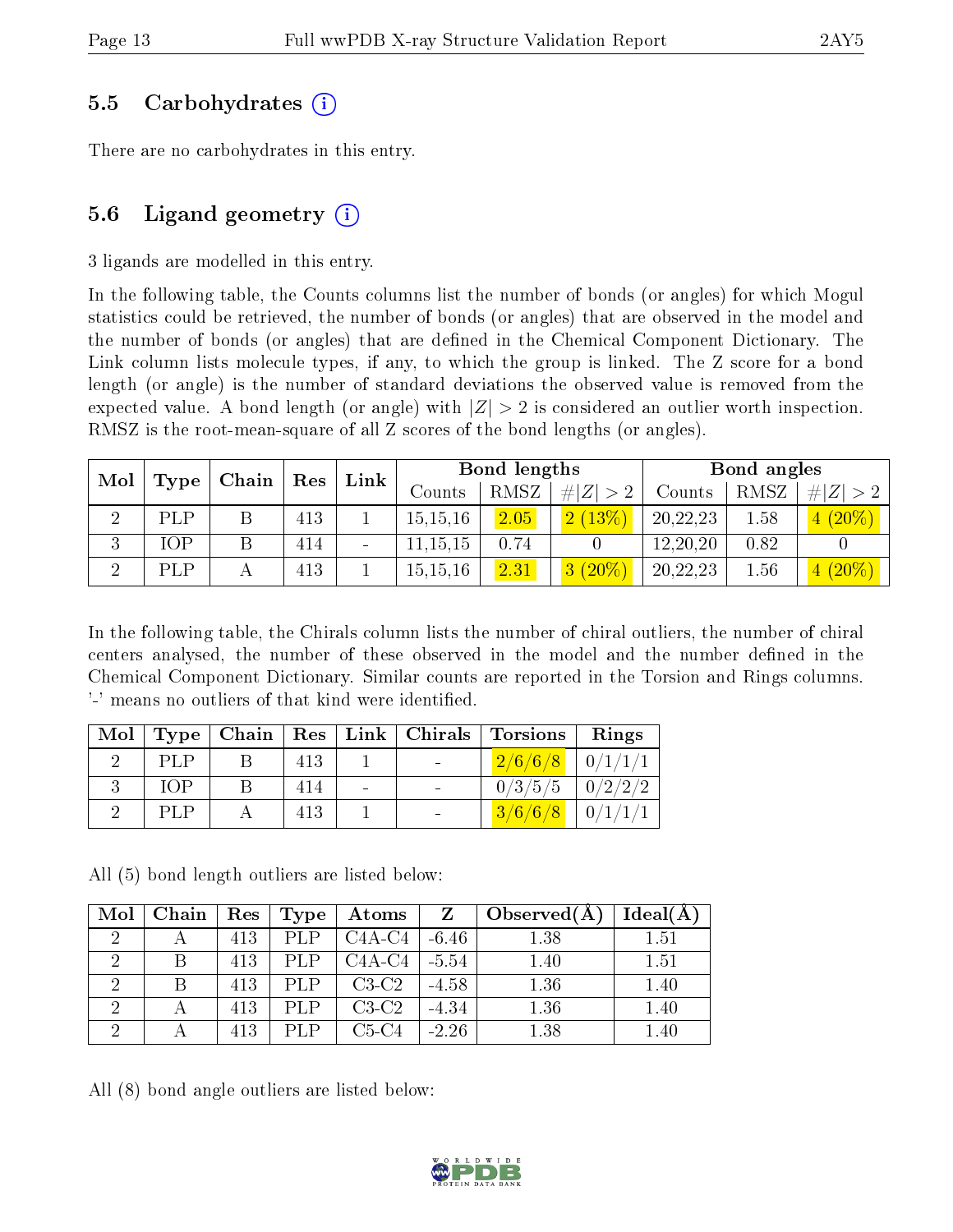| Mol            | Chain | Res | Type       | Atoms                                  | Z       | Observed $(°)$ | $\text{Ideal}({}^o)$ |
|----------------|-------|-----|------------|----------------------------------------|---------|----------------|----------------------|
| $\overline{2}$ | В     | 413 | PLP        | $O4P$ -C <sub>5</sub> A-C <sub>5</sub> | 4.80    | 118.50         | 109.35               |
| $\overline{2}$ | А     | 413 | PLP        | $O4P$ -C <sub>5</sub> A-C <sub>5</sub> | 4.70    | 118.31         | 109.35               |
| $\overline{2}$ | А     | 413 | <b>PLP</b> | $C5-C6-N1$                             | $-2.37$ | 119.87         | 123.82               |
| $\overline{2}$ | А     | 413 | <b>PLP</b> | $C6-C5-C4$                             | 2.32    | 119.99         | 118.16               |
| $\overline{2}$ | В     | 413 | PLP        | $O3P-P-O1P$                            | 2.32    | 119.77         | 110.68               |
| $\mathcal{D}$  | В     | 413 | <b>PLP</b> | $O2P-P-O4P$                            | $-2.17$ | 100.97         | 106.73               |
| $\overline{2}$ | А     | 413 | PLP        | $O3P-P-O1P$                            | 2.14    | 119.06         | 110.68               |
| 2              | В     | 413 | <b>PLP</b> | $C5-C6-N1$                             | $-2.03$ | 120.44         | 123.82               |

There are no chirality outliers.

All (5) torsion outliers are listed below:

| Mol | Chain | Res | Type | Atoms           |
|-----|-------|-----|------|-----------------|
| -9  |       | 413 | PLP  | $C4-C5-C5A-O4P$ |
| 9   |       | 413 | PLP  | $C6-C5-C5A-O4P$ |
| 2   |       | 413 | PLP  | $C5A-O4P-P-O2P$ |
| 2   |       | 413 | PLP  | $C5A-O4P-P-O3P$ |
| 9   |       | 413 | PLP  | $C5A-O4P-P-O1P$ |

There are no ring outliers.

No monomer is involved in short contacts.

#### 5.7 [O](https://www.wwpdb.org/validation/2017/XrayValidationReportHelp#nonstandard_residues_and_ligands)ther polymers (i)

There are no such residues in this entry.

## 5.8 Polymer linkage issues (i)

There are no chain breaks in this entry.